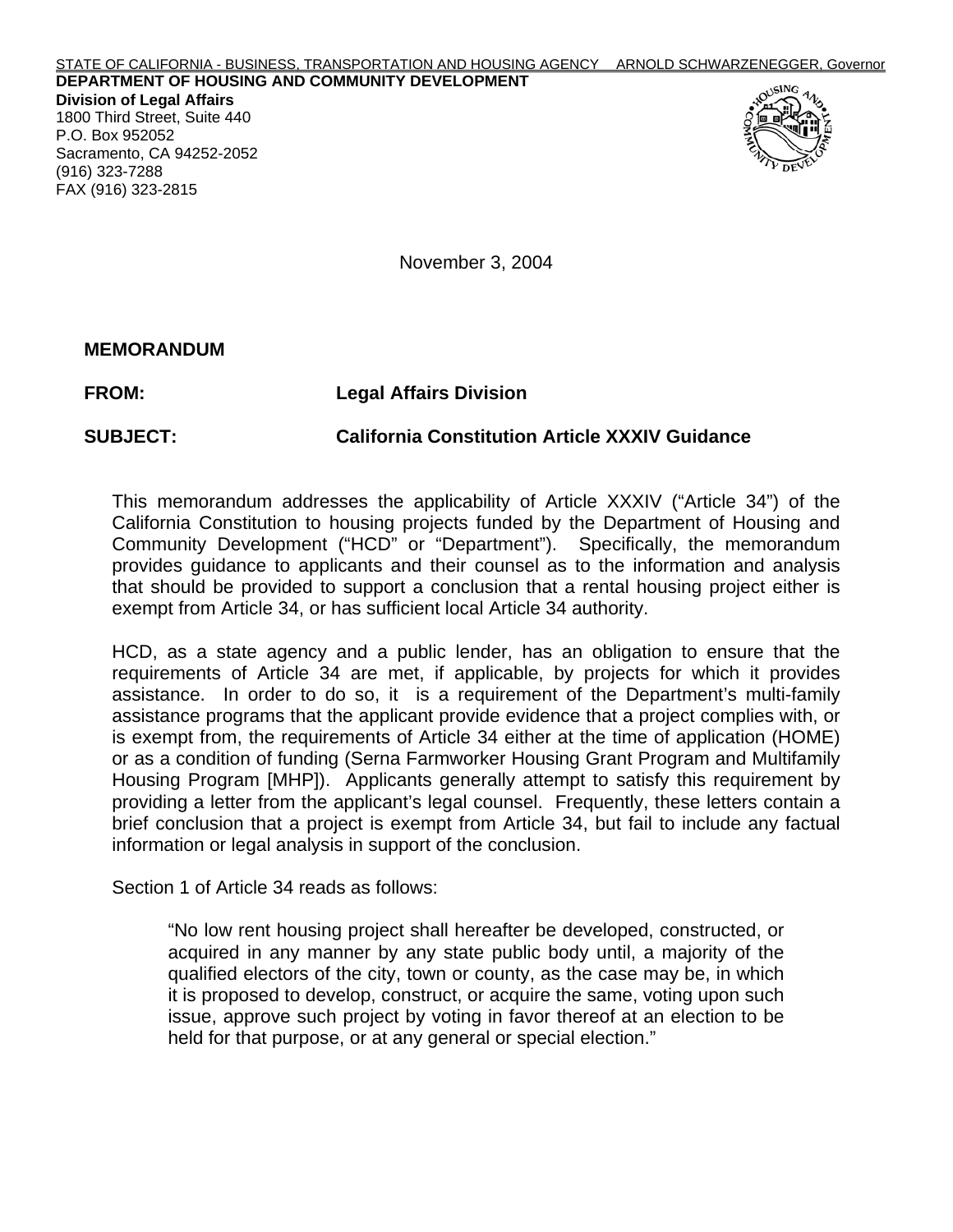In summary, Article 34 applicability is conditioned upon the existence of:

- 1) An actor a state public body must be involved;
- 2) An action the state public entity involvement must be in the form of development, construction, or acquisition; and
- 3) An object the housing involved must be a "low rent project for persons of low income."

**"State Public Body"** Article 34 itself defines "state public body" as the state, or any city, city and county, county, district, authority, agency, or any other subdivision or public body of Article 34, section 1, of the state Constitution.

**"Low Rent Housing Project"** The Legislature has provided guidance with respect to conditions 2) and 3) in the Public Housing Election Implementation Law (Health & Saf. Code, §§ 37000-37002). Health and Safety Code section 37001 lists a number of project types that are not considered "low rent housing projects." The most typical exemption is subdivision (a)(1) which exempts projects that receive no property tax exemption, other than the welfare exemption, and in which no more than 49% of the units will be occupied by persons of low income.

**"Develop, Construct, or Acquire"** The meaning of the phrase "develop, construct, or acquire" was analyzed by the California Supreme Court in *California Housing Finance Agency v. Elliott* (1976) 17 C.3d 575 ("*Elliott*"). In *Elliott,* the Court found that CalHFA's regulatory agreement was so extensive that CalHFA became a co-developer of the project. Subsequent to *Elliott*, the Legislature provided guidance as to governmental activities that do not constitute development, construction or acquisition for purposes of Article 34. (See Health & Saf. Code, § 37001.5.)

Because of the detailed nature of HCD's regulatory agreements for HOME, Serna and MHP, it is HCD's opinion that units assisted by these programs are "developed" by HCD within the meaning of Article 34 pursuant to *Elliott*.

## **Content of an Article 34 Opinion Letter:**

 $\overline{a}$ 

The Article 34 opinion letters submitted to HCD must demonstrate that the applicant has considered both the legal requirements of Article 34 and the relevant facts of the project (e.g., the state public body lenders, the number of low income restricted units, and the general content of any regulatory restrictions). Any conclusion that a project is exempt from Article 34 must be supported by specific facts and a specific legal theory for exemption that itself is supported by the Constitution, statute, and/or case law.<sup>1</sup>

If a project is subject to Article 34, the letter must demonstrate that there is Article 34 authority for the project. This may be done by providing information from an appropriate

<sup>1</sup> See, e.g., *Elliott*, *supra*. and *California Housing Finance Agency v. Patitucci* (1978) 22 Cal.3d 171 upholding the Public Housing Implementation Law.